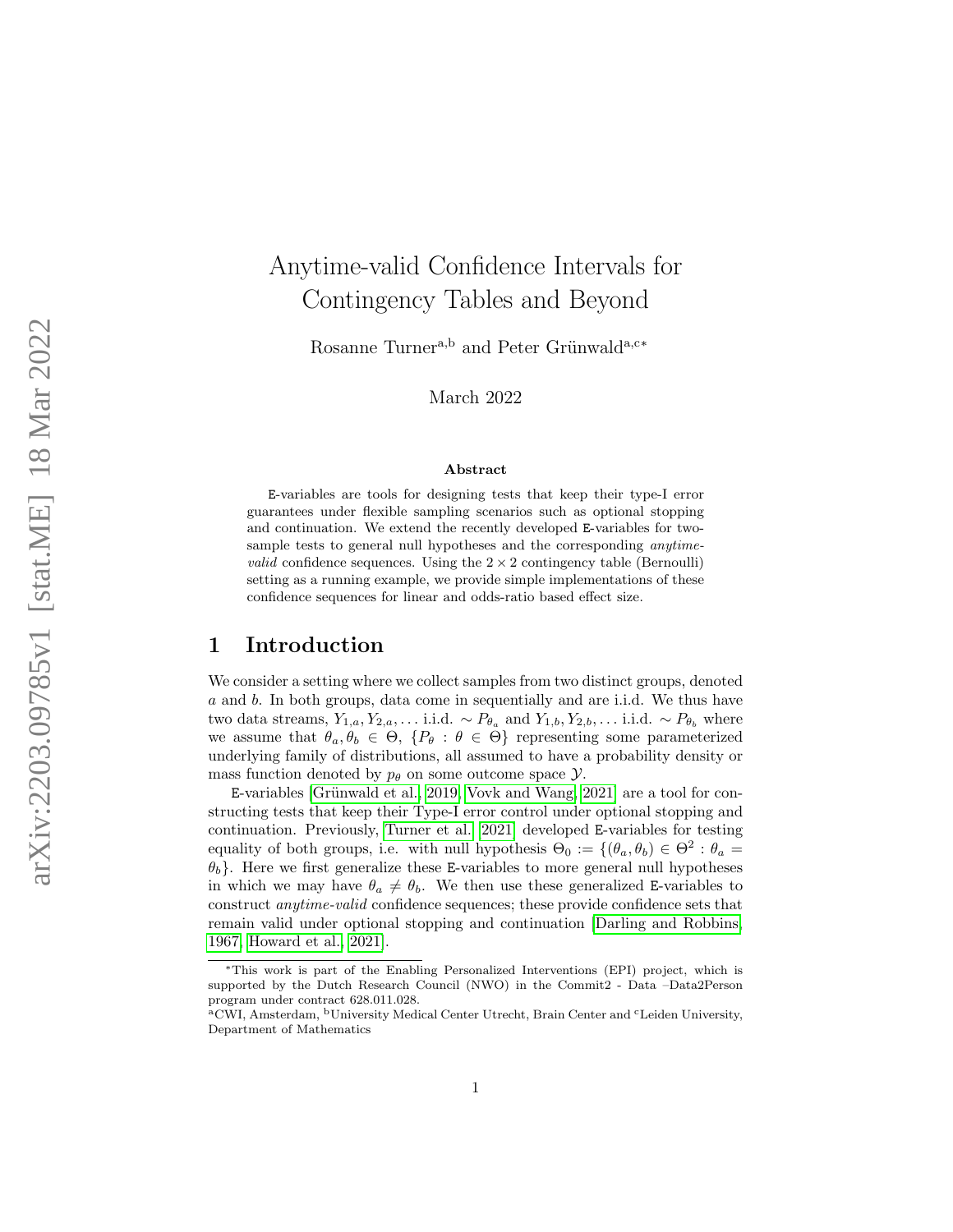As in [\[Turner et al., 2021\]](#page-10-1), we first design E-variables for a single block of data  $(Y_a^{n_a}, Y_b^{n_b})$ , where a block is a set of data consisting of  $n_a$  outcomes  $Y_a^{n_a} = (Y_{a,1},...,Y_{a,n_a})$  in group a and  $n_b$  outcomes  $Y_b^{n_b} = (Y_{b,1},...,Y_{b,n_b})$  in group b, for some pre-specified  $n_a$  and  $n_b$ . An E-variable is then, by definition, any nonnegative random variable  $S = s'(Y_a^{n_a}, Y_b^{n_b})$  such that

<span id="page-1-1"></span>
$$
\sup_{(\theta_a,\theta_b)\in\Theta_0} \mathbf{E}_{Y_a^{n_a}\sim P_{\theta_a},Y_b^{n_b}\sim P_{\theta_b}}\left[s'(Y_a^{n_a},Y_b^{n_b})\right] \le 1.
$$
 (1)

[Turner et al. \[2021\]](#page-10-1) first defined such an E-variable for  $\Theta_0 = \{(\theta_a, \theta_b) \in \Theta^2 :$  $\theta_a = \theta_b$  so that it would tend to have high power against a given simple alternative  $\Theta_1 = \{(\theta_a^*, \theta_b^*)\}.$  Their E-variable is of the following simple form (with  $n = n_a + n_b$ ):

<span id="page-1-0"></span>
$$
s'(Y_a^{n_a}, Y_b^{n_b}) = \frac{p_{\theta_a^*}(Y_a^{n_a})}{\prod_{i=1}^{n_a}(\frac{n_a}{n}p_{\theta_a^*}(Y_{a,i}) + \frac{n_b}{n}p_{\theta_b^*}(Y_{a,i}))} \cdot \frac{p_{\theta_b^*}(Y_b^{n_b})}{\prod_{i=1}^{n_b}(\frac{n_a}{n}p_{\theta_a^*}(Y_{b,i}) + \frac{n_b}{n}p_{\theta_b^*}(Y_{b,i}))}.
$$
\n
$$
(2)
$$

These E-variables can be extended to sequences of blocks  $Y_{(1)}, Y_{(2)}, \ldots$  by multiplication, and can be extended to composite alternatives by sequentially learning  $(\theta_a^*, \theta_b^*)$  from the data, for example via a Bayesian prior on  $\Theta_1$ . The  $n_a$  and  $n_b$ used for the j-th block  $Y_{(i)}$  are allowed to depend on past data, but they must be fixed before the first observation in block  $j$  occurs. For simplicity, in this note we only consider the case with  $n_a$  and  $n_b$  that remain fixed throughout; extension to the general case is straightforward. By a general property of E-variables, at each point in time, the running product of block E-variables observed so far is itself an E-variable, and the random process of the products is known as a test martingale [Grünwald et al., 2019, [Shafer, 2021\]](#page-10-4). An E-variable-based test at level  $\alpha$  is a test with, in combination with any stopping rule  $\tau$ , reports 'reject' if and only if the product of E-values corresponding to all blocks that were observed at the stopping time and have already been completed, is larger than  $1/\alpha$ . Such a test has a Type-I error probability bounded by  $\alpha$  irrespective of the stopping time  $\tau$  that was used; see the aforementioned references for much more detailed introductions and, for example [\[Henzi and Ziegel, 2021\]](#page-10-5), for a practical application. In case  $\{P_\theta : \theta \in \Theta\}$  is convex, the E-variable [\(2\)](#page-1-0) has the so-called GRO-(growth-rate-optimality) property: it maximizes, over all Evariables (i.e. over all nonnegative random variables  $S = s'(Y_a^{n_a}, Y_b^{n_b})$  satisfying [\(1\)](#page-1-1)) the logarithmic growth rate

<span id="page-1-2"></span>
$$
\mathbf{E}_{Y_a^{n_a} \sim P_{\theta_a^*}, Y_b^{n_b} \sim P_{\theta_b^*}} \left[ \log S \right],\tag{3}
$$

which implies that, under  $(\theta_a^*, \theta_b^*)$ , the expected number of data points before the null can be rejected is minimized [Grünwald et al., 2019].

Below, in Theorem [1](#page-3-0) in section [2,](#page-2-0) which generalizes Theorem 1 in [Turner](#page-10-1) [et al. \[2021\]](#page-10-1), we extend [\(2\)](#page-1-0) to the case of general null hypotheses,  $\Theta_0 \subset \Theta^2$ , allowing for the case that the elements of  $\Theta_0$  have two different components, and provide a condition under which it has the GRO property. From then onwards we focus on what we call 'the  $2 \times 2$  contingency table setting' in which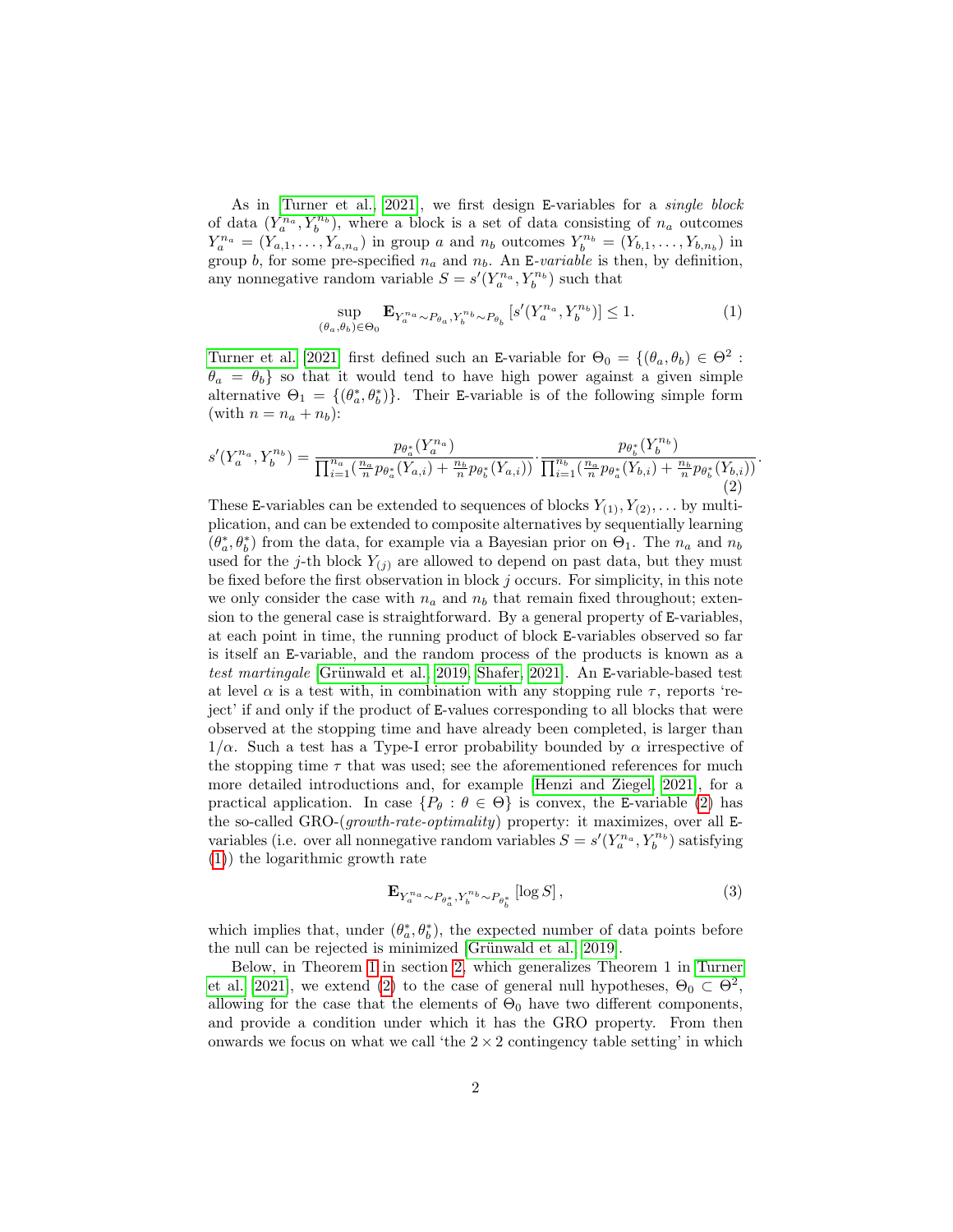both streams are Bernoulli,  $\theta_j$  denoting the probability of 1 in group j. For this case, Theorem [2](#page-4-0) gives a simplified expression for the E-variable and shows that the GRO property holds if  $\Theta_0 \subset [0,1]^2$  is convex. Then we will extend this E-variable to deal with composite  $\Theta_1$  and use this to define anytime-valid confidence sequences. We illustrate these through simulations. All proofs are in Appendix [A.](#page-11-1)

### <span id="page-2-0"></span>2 General Null Hypotheses

In this section, we first construct an E-variable for general null hypotheses that generalizes [\(2\)](#page-1-0). We then instantiate the new result to the  $2 \times 2$  case. Our goal is thus to define an E-variable for a block of  $n = n_a + n_b$  data points with  $n_g$  points in group  $g, g \in \{a, b\}$ . For notational convenience we define, for  $\theta_a, \theta_b \in \Theta$ ,  $P_{\theta_a, \theta_b}$  as the joint distribution of  $Y_a^{n_a} \sim P_{\theta_a}$  and  $Y_b^{n_b} \sim P_{\theta_b}$ , so that  $p_{\theta_a,\theta_b}(y_a^{n_a}, y_b^{n_b}) = \prod_{i=1}^{n_a} p_{\theta_a}(y_{a,i}) \prod_{i=1}^{n_b} p_{\theta_b}(y_{b,i})$  so that we can write the null hypothesis as  $\mathcal{H}_0 := \{P_{\theta_a,\theta_b} : (\theta_a,\theta_b) \in \Theta_0\}$ . Our strategy will be to first develop an E–variable for a modified setting in which there is only a single outcome, falling with probability  $n_a/n$  in group a and  $n_b/n$  in group b.

To this end, for  $\theta = (\theta_a, \theta_b)$ , we define  $p'_\theta(Y|a) := p_{\theta_a}(y), p'_\theta(Y|b) := p_{\theta_b}(y)$ , all distributions with a ' refering to the modified setting with just one outcome. We let  $W^{\circ}(\Theta_0)$  be the set of all distributions on  $\Theta_0$  with finite support. For  $W \in \mathcal{W}^{\circ}(\Theta_0)$ , we define  $p_W'(Y|g) = \int p_{\theta}'(Y|g) dW(\theta)$ . We set  $p_W'(y^k|g) :=$  $\prod_{i=1}^k p'_W(y_i|g)$ . We further define, for given alternative  $\Theta_1 = \{(\theta_a^*, \theta_b^*)\}, p^{\circ}(\cdot|g),$  $g \in \{a, b\}$  to be, if it exists, the conditional probability density satisfying

<span id="page-2-1"></span>
$$
\mathbf{E}_{G \sim Q'} \mathbf{E}_{Y \sim P_{\theta_G^*}} [-\log p^{\circ}(Y \mid G)] = \inf_{W \in \mathcal{W}^{\circ}(\Theta_0)} \mathbf{E}_{G \sim Q'} \mathbf{E}_{Y \sim P_{\theta_G^*}} [-\log p_W'(Y \mid G)]
$$
\n(4)

with  $Q'(G)$  the distribution for  $G \in \{a, b\}$  with  $Q'(G = a) = n_a/n$ . Clearly we can rephrase [\(4\)](#page-2-1) equivalently as:

<span id="page-2-2"></span>
$$
D(Q'(G,Y)||P^{\circ}(G,Y)) = \inf_{W \in \mathcal{W}^{\circ}(\Theta_0)} D(Q'(G,Y)||P'_{W}(G,Y)),
$$
 (5)

where  $D$  is the KL divergence. Here we extended the conditional distributions  $P'_{W}(Y|G)$  and  $P^{\circ}(Y|G)$  (corresponding to densities  $p'_{W}(Y|G)$  and  $p^{\circ}(Y|G)$ ) to a joint distribution by setting  $P'_W(G,Y) := Q'(G)P'_W(Y|G)$  (and similarly for  $P^{\circ}$ ) and we extended  $Q'(G,Y) := Q'(G)P_{\theta_{G}^*}(Y)$ . We have now constructed a modified null hypothesis  $\mathcal{H}'_0 = \{P'_\theta(G, Y) : \theta \in \Theta_0\}$  of joint distributions for a single 'group' outcome  $G \in \{a, b\}$  and 'data' outcome  $Y \in \mathcal{Y}$ . We let  $\bar{\mathcal{H}}'_0 = \{P_W(G, Y) : W \in \mathcal{W}^\circ(\Theta_0)\}\$ be the convex hull of  $\mathcal{H}'_0$ .

The  $p^{\circ}$  satisfying [\(5\)](#page-2-2) is commonly called the *reverse information projection* of Q' onto  $\bar{\mathcal{H}}'_0$ . [Li \[1999\]](#page-10-6) shows that  $p^{\circ}$  always exists, though in some cases it may represent a sub-distribution (integrating to strictly less than one); see [Grünwald et al., 2019, Theorem 1] who, building on Li's work, established a general relation between reverse information projection and E–variables. Part 1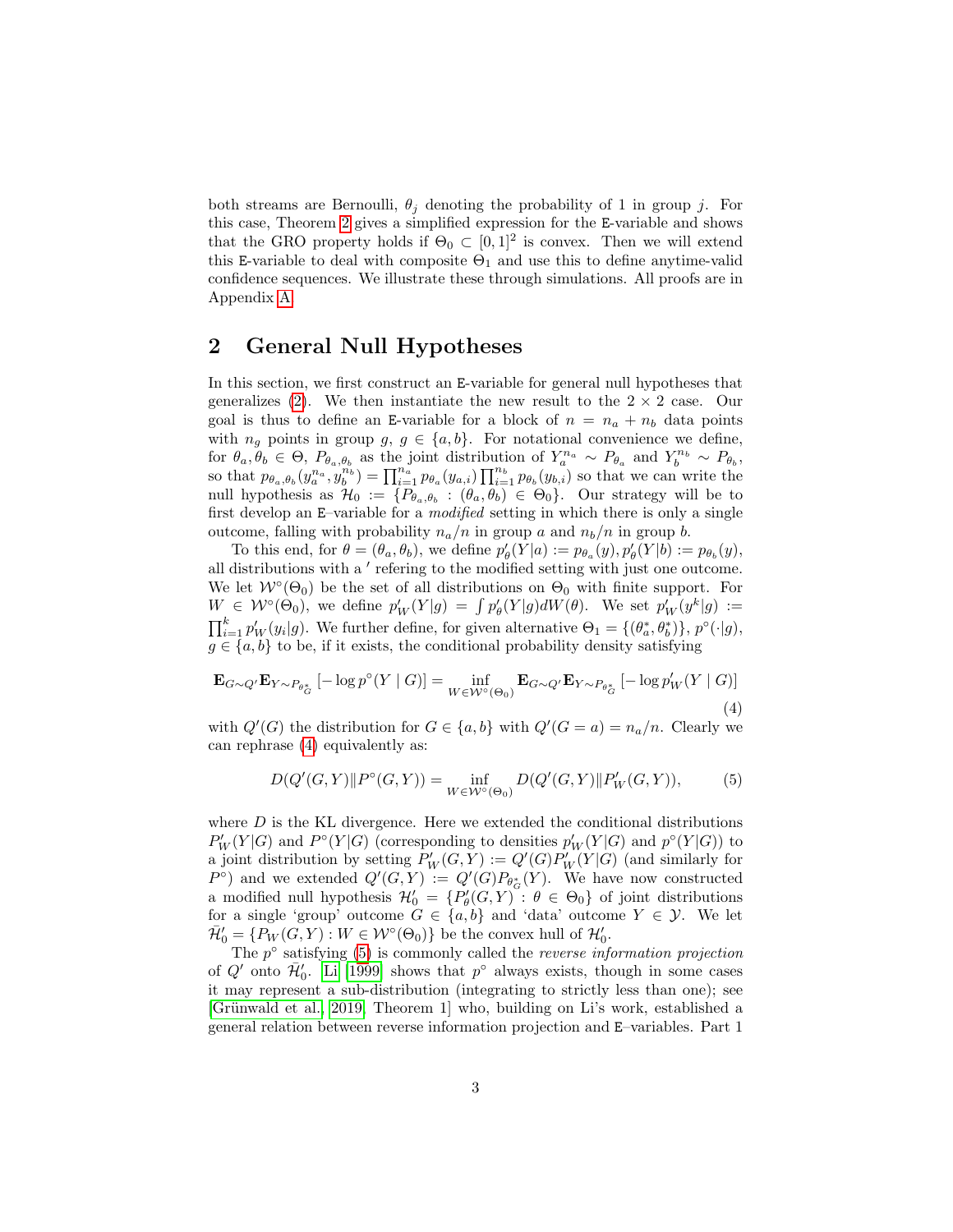of that theorem establishes that if the minimum in  $(4)$  (or  $(5)$ ) is achieved by some  $W^{\circ} \in \mathcal{W}^{\circ}$  then  $p^{\circ}(\cdot|\cdot) = p'_{W^{\circ}}(\cdot|\cdot)$  and, for all  $\theta \in \Theta_0$ ,

<span id="page-3-1"></span>
$$
\mathbf{E}_{G \sim Q'} \mathbf{E}_{Y \sim P'_{\theta}|G} \left[ \frac{p'_{\theta^*}(Y|G)}{p^{\circ}(Y|G)} \right] = \mathbf{E}_{G \sim Q'} \mathbf{E}_{Y \sim P'_{\theta}|G} \left[ \frac{p'_{\theta^*}(G, Y)}{p^{\circ}(G, Y)} \right] \le 1. \tag{6}
$$

This expresses that  $p'_{\theta^*}(Y|G)/p^{\circ}(Y|G)$  is an E-variable for our modified problem, in which within a single block we observe a single outcome in group  $g$ , with g chosen with probability  $n_q/n$ . If were to interpret the E–variable of the modified problem as in [\(6\)](#page-3-1) as a likelihood ratio for a single outcome, its corresponding likelihood ratio for a single block of data in our original problem with  $n_q$  outcomes in group g would look like:

<span id="page-3-2"></span>
$$
s(y_a^{n_a}, y_b^{n_b}; n_a, n_b, (\theta_a^*, \theta_b^*); \Theta_0) := \frac{p'_{(\theta_a^*, \theta_b^*)}(y_a^{n_a} | a) p'_{(\theta_a^*, \theta_b^*)}(y_b^{n_b} | b)}{p^{\circ}(y_a^{n_a} | a) p^{\circ}(y_b^{n_b} | b)} = \frac{p_{\theta_a^*}(y_a^{n_a}) p_{\theta_b^*}(y_b^{n_b})}{p^{\circ}(y_a^{n_a} | a) p^{\circ}(y_b^{n_b} | b)}
$$
(7)

.

The following theorem expresses that this 'extension' of the E-variable in the modified problem gives us an E-variable in our original problem:

<span id="page-3-0"></span>**Theorem 1.**  $S_{[n_a,n_b,\theta_a^*,\theta_b^*;\Theta_0]} := s(Y_a^{n_a}, Y_b^{n_b};n_a,n_b,(\theta_a^*,\theta_b^*);\Theta_0)$  as in [\(7\)](#page-3-2) is an E-variable, i.e. with  $s'(\cdot) = s(\cdot; n_a, n_b, (\theta_a^*, \theta_b^*); \Theta_0)$ , we have [\(1\)](#page-1-1).

Moreover, if  $\mathcal{H}'_0 = \{P'_\theta : \theta \in \Theta_0\}$  (the null hypothesis for the modified problem) is a convex set of distributions (i.e.  $\mathcal{H}'_0 = \bar{\mathcal{H}}'_0$ ) that is compact in the weak topology, then  $p^{\circ}(\cdot|\cdot) = p'_{\theta}(\cdot|\cdot)$  for some  $\theta \in \Theta_0$  and  $S_{[n_a,n_b,\theta_a^*,\theta_b^*,\Theta_0]}$  is the  $(\theta_a^*, \theta_b^*)$ -GRO E-variable for the original problem, maximizing [\(3\)](#page-1-2) among all E-variables.

In the case that  $\mathcal{H}'_0$  is not convex and closed, we do not have a simple expression for  $p^{\circ}$  in general, and we may have to find it numerically by minimizing [\(4\)](#page-2-1). In the  $2 \times 2$  table (Bernoulli Θ) case though, there are interesting  $\mathcal{H}_0$  for which the corresponding  $\mathcal{H}'_0$  is convex, and we shall now see that this leads to major simplifications.

### 2.1 General Convex  $\Theta_0$  for the 2 × 2 contingency table

In this subsection and the next,  $\{P_{\theta_a,\theta_b}\}$  refers to the  $2\times 2$  model again. We now let  $\Theta_0$  be any closed convex subset of  $[0,1]^2$  that contains a point in the interior of  $[0,1]^2$ . Again, note that the corresponding  $\mathcal{H}_0 = \{P_\theta : \theta \in \Theta_0\}$  need not be convex; still,  $\mathcal{H}'_0$ , the null hypothesis for the modified problem as defined above, must be convex if  $\Theta_0$  is convex, and this will allow us to design E-variables for such  $\Theta_0$ . Let  $\mathcal{H}_1 = \{P_{\theta_a^*, \theta_b^*}\}\$  with  $(\theta_a^*, \theta_b^*)$  in the interior of  $[0, 1]^2$ , and let

<span id="page-3-3"></span>
$$
\text{KL}(\theta_a, \theta_b) := D(P_{\theta_a^*, \theta_b^*}(Y_a^{n_a}, Y_b^{n_b}) \| P_{\theta_a, \theta_b}(Y_a^{n_a}, Y_b^{n_b})) =
$$
  

$$
\sum_{y_a^{n_a} \in \{0, 1\}^{n_a}, y_b^{n_b} \in \{0, 1\}^{n_b}} p_{\theta_a^*}(y_a^{n_a}) p_{\theta_b^*}(y_b^{n_b}) \log \frac{p_{\theta_a^*}(y_a^{n_a}) p_{\theta_b^*}(y_b^{n_b})}{p_{\theta_a}(y_a^{n_a}) p_{\theta_b}(y_b^{n_b})}
$$
(8)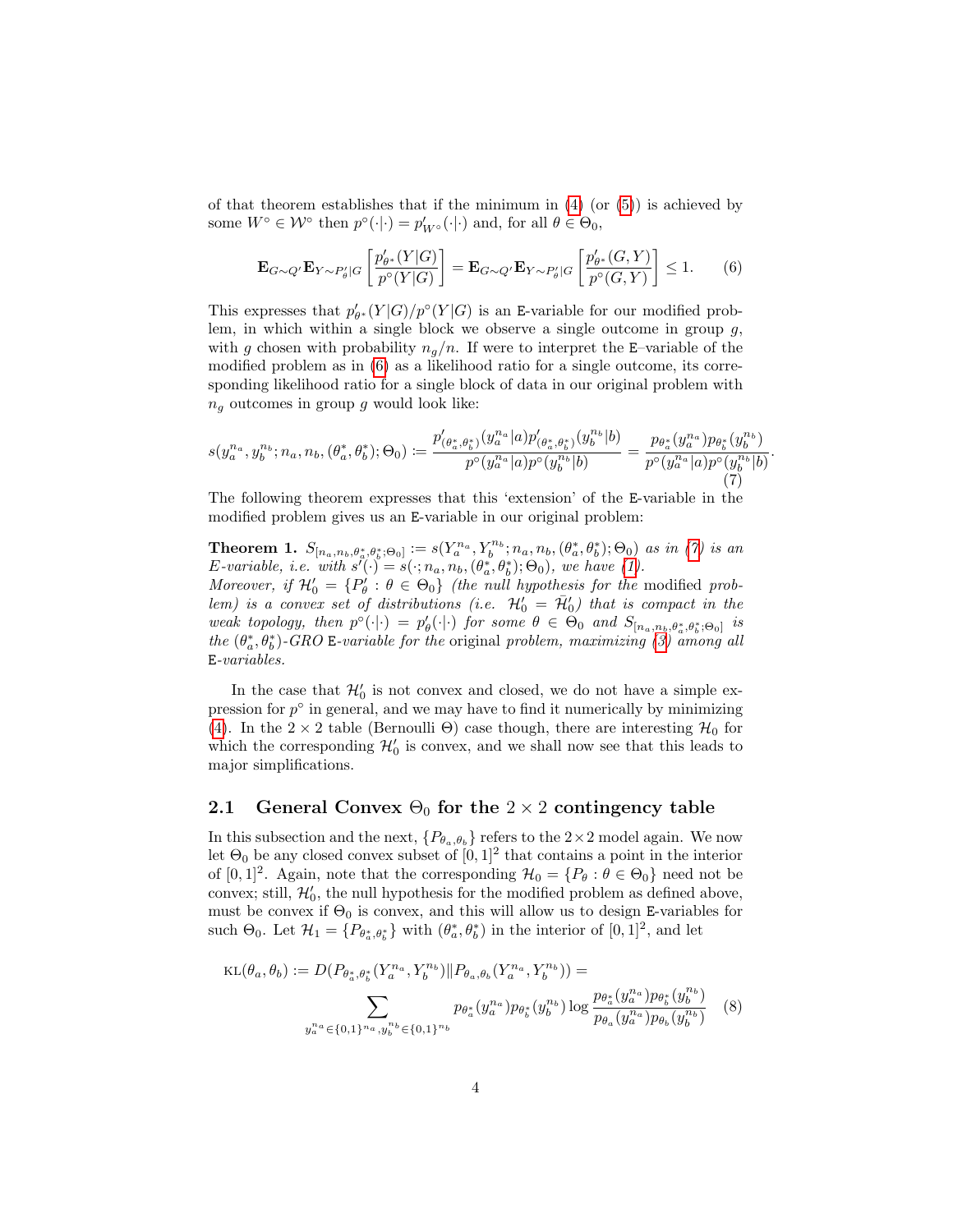stand for the KL divergence between  $P_{\theta_a^*,\theta_b^*}$  and  $P_{\theta_a,\theta_b}$  restricted to a single block (note that in the previous subsection, KL divergence was defined for a single outcome  $Y$ ). The following result makes crucial use of Theorem [1:](#page-3-0)

<span id="page-4-0"></span>**Theorem 2.**  $min_{(\theta_a,\theta_b)\in\Theta_0} KL(\theta_a,\theta_b)$  is uniquely achieved by some  $(\theta_a^{\circ},\theta_b^{\circ})$ . If  $(\theta_a^*, \theta_b^*) \in \Theta_0$ , then  $(\theta_a^{\circ}, \theta_b^{\circ}) = (\theta_a^*, \theta_b^*)$ . Otherwise,  $(\theta_a^{\circ}, \theta_b^{\circ})$  lies on the boundary of  $\Theta_0$ , but not on the boundary of  $[0,1]^2$ . The E-variable [\(7\)](#page-3-2) is given by the distribution W that puts all its mass on  $(\theta_a^{\circ}, \theta_b^{\circ})$ , i.e.

<span id="page-4-2"></span><span id="page-4-1"></span>
$$
s(y_a^{n_a}, y_b^{n_b}; n_a, n_b, (\theta_a^*, \theta_b^*); \Theta_0) = \frac{p_{\theta_a^*}(y_a^{n_a})p_{\theta_b^*}(y_b^{n_b})}{p_{\theta_a^{\circ}}(y_a^{n_a})p_{\theta_b^{\circ}}(y_b^{n_b})}
$$
(9)

is an E-variable. Moreover, this is the  $(\theta_a^*, \theta_b^*)$ -GRO E-variable relative to  $\Theta_0$ .

We can extend this E-variable to the case of a composite  $\mathcal{H}_1 = \{P_{\theta_a, \theta_b}$ :  $(\theta_a, \theta_b) \in \Theta_1$  by learning the true  $(\theta_a^*, \theta_b^*) \in \Theta_1$  from the data [\[Turner et al.,](#page-10-1) [2021\]](#page-10-1). We thus replace, for each  $j = 1, 2, \ldots$ , for the block  $Y_{(j)}$  consisting of  $n_a$  points  $Y_{(j),a,1},\ldots,Y_{(j),a,n_a}$  in group a and  $n_b$  points  $Y_{(j),b,1},\ldots,Y_{(j),b,n_b}$  in group b, the 'true'  $\theta_g^*$  for  $g \in \{a, b\}$  by an estimate  $\check{\theta}_g \mid Y^{(j-1)}$  based on the previous  $j-1$  data blocks. The E-variable corresponding to m blocks of data then becomes

$$
S_{[n_a,n_b,W_1;\Theta_0]}^{(m)} = \prod_{j=1}^m \prod_{i=1}^{n_a} \frac{p_{\check{\theta}_a|Y^{(j-1)}}(Y_{(j),a,i})}{p_{\check{\theta}_a|Y^{(j-1)}}(Y_{(j),a,i})} \prod_{i=1}^{n_b} \frac{p_{\check{\theta}_b|Y^{(j-1)}}(Y_{(j),b,i})}{p_{\check{\theta}_b|Y^{(j-1)}}(Y_{(j),b,i})}
$$
(10)

where, for  $g \in \{a, b\}, \ \check{\theta}_g | Y^{(j-1)}$  can be an arbitrary estimator (function from  $Y^{(j-1)}$  to  $\theta_g$ ) and  $(\check{\theta}_a^{\circ} | Y^{(j-1)}, \check{\theta}_b^{\circ} | Y^{(j-1)})$  is defined to achieve

 $\min_{(\theta_a,\theta_b)\in\Theta_0} D(P_{\breve{\theta}_a|Y^{(j-1)},\breve{\theta}_b|Y^{(j-1)}}(Y_a^{n_a}, Y_b^{n_b}) \| P_{\theta_a,\theta_b}(Y_a^{n_a}, Y_b^{n_b}))$ . No matter what estimator we choose, [\(10\)](#page-4-1) gives us an E-variable. In Section [3,](#page-6-0) as in [\[Turner](#page-10-1) [et al., 2021\]](#page-10-1), we implement this estimator by fixing a prior  $W$  and using the Bayes posterior mean,  $\ddot{\theta}_g|Y^{(j-1)} := \mathbf{E}_{\theta_a \sim W|Y^{(j-1)}}[\theta_a].$ 

Let us now illustrate Theorem [2](#page-4-0) for two choices of  $\Theta_0$ .

 $\Theta_0$  with linear boundary First, we let  $\Theta_0(s,c)$ , for  $s \in \mathbf{R}$ ,  $c \in \mathbf{R}$ , stand for any straight line through  $[0,1]^2$ :  $\Theta_0(s,c) := \{(\theta_a, \theta_b) \in [0,1]^2 : \theta_b =$  $s + c\theta_a$ . This can be extended to  $\Theta_0(\leq s, c) := \bigcup_{s' \leq s} \Theta_0(s', c)$  and similarly to  $\Theta_0(\geq s,c) := \bigcup_{s' \geq s} \Theta_0(s',c)$ . For example, we could take  $\Theta_0 = \Theta_0(s,c)$  to be the solid line in Figure [1\(](#page-5-0)a) (which would correspond to  $s = 0.1, c = 1$ ), or the whole area underneath the line  $(\Theta_0(\leq s, c))$  including the line itself, or the whole area above it including the line itself  $(\Theta_0(\geq s, c))$ .

Now consider a  $\Theta_0(s, c)$  that has nonempty intersection with the interior of  $[0,1]^2$  and that is separated from the point alternative  $(\theta_a^*, \theta_b^*)$ , i.e.  $\min_{(\theta_a, \theta_b) \in \Theta_0}$  $KL(\theta_a, \theta_b) > 0$ . Simple differentiation gives that the minimum is achieved by the unique  $(\theta_a^{\circ}, \theta_b^{\circ}) \in \Theta_0$  satisfying:

<span id="page-4-3"></span>
$$
n_a \left( -\frac{\theta_a^*}{\theta_a^{\circ}} + \frac{1 - \theta_a^*}{1 - \theta_a^{\circ}} \right) + n_b \cdot c \cdot \left( -\frac{\theta_b^*}{\theta_b^{\circ}} + \frac{1 - \theta_b^*}{1 - \theta_b^{\circ}} \right) = 0, \tag{11}
$$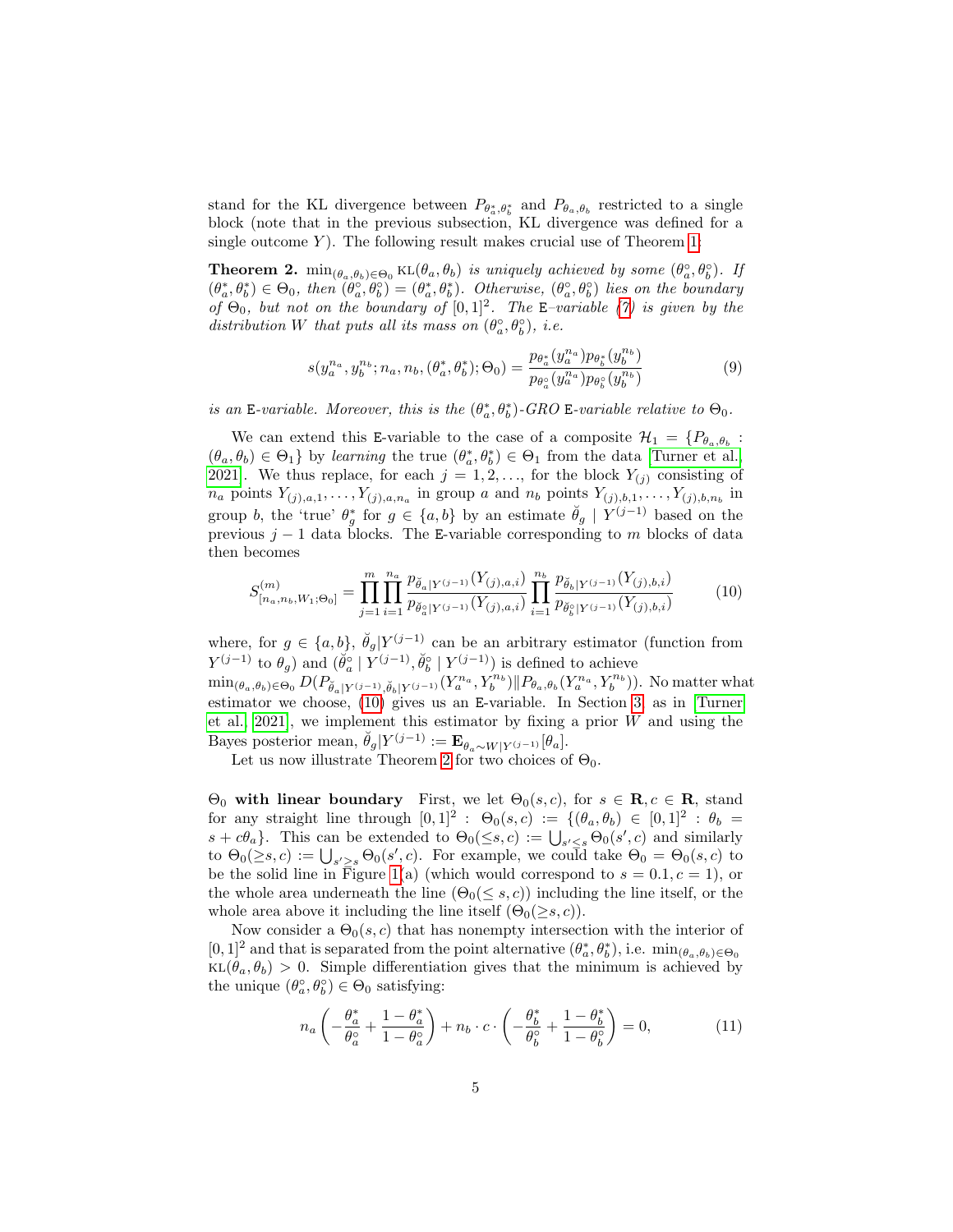which can now be plugged into the E-variable  $(9)$  if the alternative is the simple alternative, or otherwise into its sequential form [\(10\)](#page-4-1). In the basic case in which  $\Theta_0 = \{(\theta_a, \theta_b) \in [0, 1]^2 : \theta_a = \theta_b\},\$  the solution to [\(11\)](#page-4-3) reduces to the familiar  $\theta_a^{\circ} = \theta_b^{\circ} = (n_a \theta_a^* + n_b \theta_b^*)/n$  from [Turner et al. \[2021\]](#page-10-1).

If  $(\theta_a^*, \theta_b^*)$  lies above the line  $\Theta_0(s, c)$ , then by Theorem [2,](#page-4-0)  $\min_{(\theta_a, \theta_b) \in \Theta_0(\leq s, c)} \text{KL}(\theta_a, \theta_b)$ must lie on  $\Theta_0(s, c)$ . Theorem [2](#page-4-0) then gives that it must be achieved by the  $(\theta_a^{\circ}, \theta_b^{\circ})$  satisfying [\(11\)](#page-4-3). Similarly, if  $(\theta_a^*, \theta_b^*)$  lies below the line  $\Theta_0(s, c)$ , then  $\min_{(\theta_a,\theta_b)\in\Theta_0(\geq s,c)} \text{KL}(\theta_a,\theta_b)$  is again achieved by the  $(\theta_a^{\circ},\theta_b^{\circ})$  satisfying [\(11\)](#page-4-3).

<span id="page-5-0"></span>

Figure 1: Examples of null hypothesis parameter spaces for two types of boundaries.

 $\Theta_0$  with log odds ratio boundary Similarly, we can consider  $\Theta_0(\delta)$ ,  $\Theta_0(\leq \delta)$ ,  $\Theta_0(\geq \delta)$ that correspond to a given log odds effect size  $\delta$ . That is, we now take

$$
\Theta_0(\delta) := \left\{ (\theta_a, \theta_b) \in [0, 1]^2 : \log \frac{\theta_b(1 - \theta_a)}{(1 - \theta_b)\theta_a} = \delta \right\}
$$

$$
\Theta_0(\leq \delta) := \left\{ (\theta_a, \theta_b) \in [0, 1]^2 : \log \frac{\theta_b(1 - \theta_a)}{(1 - \theta_b)\theta_a} \leq \delta \right\}
$$

$$
\Theta_0(\geq \delta) := \left\{ (\theta_a, \theta_b) \in [0, 1]^2 : \log \frac{\theta_b(1 - \theta_a)}{(1 - \theta_b)\theta_a} \geq \delta \right\}.
$$

For example, we could now take  $\Theta_0 = \Theta_0(\leq \delta)$  to be the area under the curve (including the curve boundary itself) in Figure [1\(](#page-5-0)b), which would correspond to  $\delta = 2$ . Now let  $\delta$  and point alternative  $(\theta_a^*, \theta_b^*)$  be such that  $\delta > 0$  and  $\Theta_0(\leq \delta)$  is separated from  $(\theta_a^*, \theta_b^*)$ , i.e.  $\min_{(\theta_a, \theta_b) \in \Theta_0(\leq \delta)} \text{KL}(\theta_a, \theta_b) > 0$ . Let  $(\theta_a^{\circ}, \theta_b^{\circ}) := \arg \min_{(\theta_a, \theta_b) \in \Theta_0(\delta)} \text{KL}(\theta_a, \theta_b)$ . As Figure [1\(](#page-5-0)b) suggests,  $\Theta_0(\leq \delta)$  is convex. Theorem [2](#page-4-0) now tells us that  $\min_{(\theta_a, \theta_b) \in \Theta_0(\leq \delta)} \text{KL}(\theta_a, \theta_b)$  is achieved by  $(\theta_a^{\circ}, \theta_b^{\circ})$ . Plugging these into [\(9\)](#page-4-2) thus gives us an E-variable.  $(\theta_a^{\circ}, \theta_b^{\circ})$  can easily be determined numerically. Similarly, if  $\delta < 0$ ,  $\Theta_0(\geq \delta)$  is convex and closed and if  $(\theta_a^*, \theta_b^*)$  is separated from  $\Theta_0(\geq \delta)$ , the  $(\theta_a^{\circ}, \theta_b^{\circ})$  minimizing KL divergence on  $\Theta_0(\delta)$  gives an E-variable relative to  $\Theta_0(\geq \delta)$ .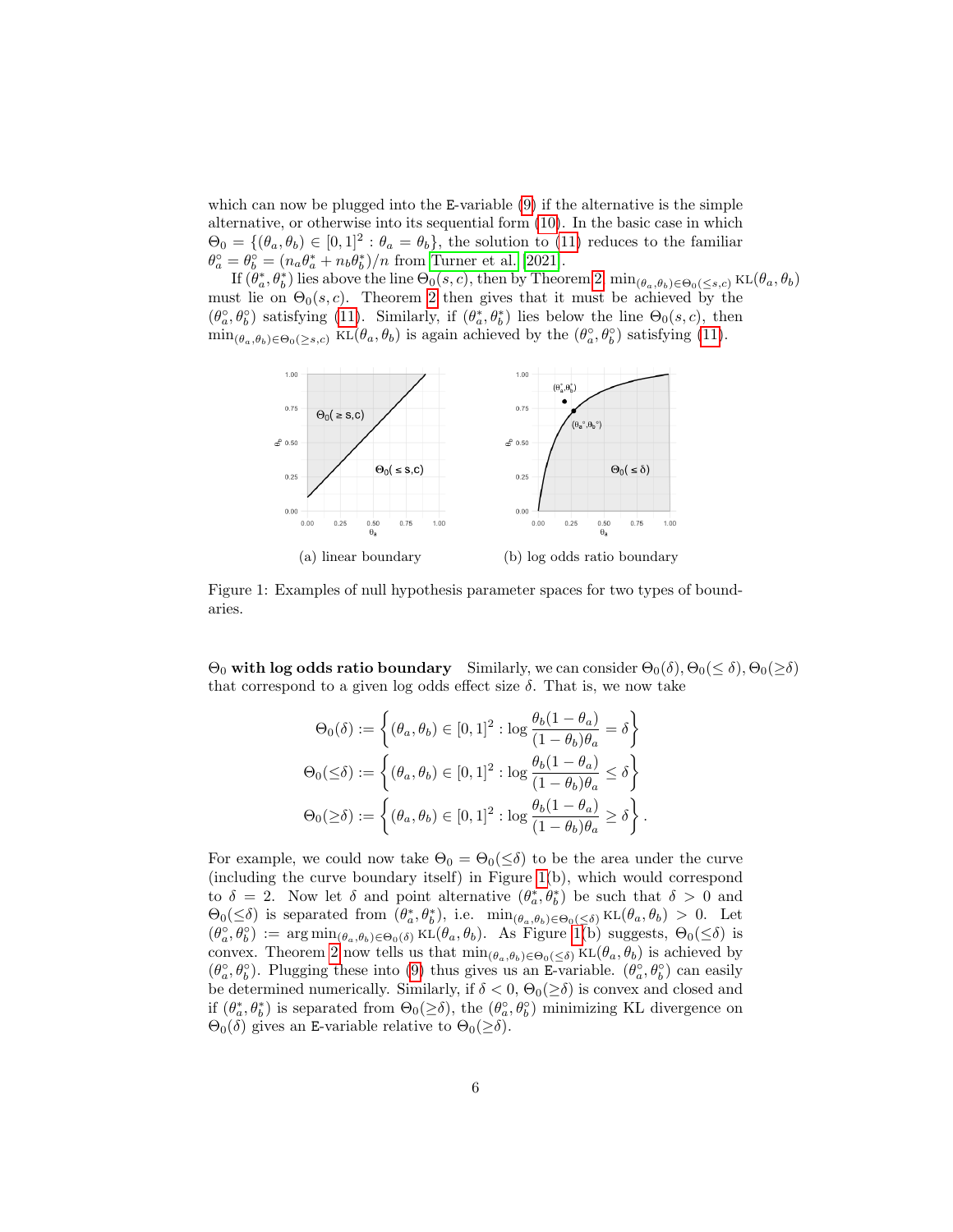### <span id="page-6-0"></span>3 Anytime-Valid Confidence for the  $2 \times 2$  case

We will now use the E-variables defined above to construct anytime-valid confidence sequences. Let  $\delta = \delta(\theta_a, \theta_b)$  be a notion of effect size as before. A  $(1 - \alpha)$ -anytime-valid (AV) confidence sequence [\[Darling and Robbins, 1967,](#page-10-2) [Howard et al., 2021\]](#page-10-3) is a sequence of random (i.e. determined by data) subsets  $CS_{\alpha,(1)}, CS_{\alpha,(2)}, \ldots$  of  $\Gamma$ , with  $CS_{\alpha,(m)}$  being a function of the first m data blocks  $Y^{(m)}$ , such that for all  $(\theta_a, \theta_b) \in [0, 1]^2$ ,

$$
P_{\theta_a, \theta_b} (\exists m \in \mathbf{N} : \delta(\theta_a, \theta_b) \notin \text{CS}_{\alpha, (m)}) \le \alpha.
$$

We first consider the case in which for all values  $\gamma \in \Gamma$  that  $\delta$  can take,  $\Theta_0(\gamma) :=$  $\{(\theta_a, \theta_b) \in [0, 1]^2 : \delta(\theta_a, \theta_b) = \gamma\}$  is a convex set. Fix a prior  $W_1$  on  $[0, 1]^2$ . Based on [\(10\)](#page-4-1) we can make an exact (nonasymptotic) AV confidence sequence

$$
\text{CS}_{\alpha,(m)} = \left\{ \delta : S_{[n_a, n_b, W_1; \Theta_0(\delta)]}^{(m)} \le \frac{1}{\alpha} \right\} \tag{12}
$$

where  $S_{[n_a,n_b,W_1;\Theta_0(\delta)]}^{(m)}$  is defined as in [\(10\)](#page-4-1) and is a valid E-variable by Theo-rem [2.](#page-4-0) To see that  $(\text{CS}_{\alpha,(m)})_{m\in\mathbb{N}}$  really is an AV confidence sequence, note that, by definition of the  $\text{CS}_{\alpha,(m)}$ , we have  $P_{\theta_a,\theta_b}(\exists m \in \mathbf{N} : \delta(\theta_a,\theta_b) \notin \text{CS}_{\alpha,(m)})$  is given by

$$
P_{\theta_a, \theta_b} \left( \exists m \in \mathbf{N} : S_{[n_a, n_b, W_1; \Theta_0(\delta)]}^{(m)} \ge \frac{1}{\alpha} \right) \le \alpha,
$$

by Ville's inequality [Grünwald et al., 2019, [Turner et al., 2021\]](#page-10-1). Here the  $CS_{\alpha,(m)}$  are not necessarily intervals, but, potentially loosing some information, we can make a AV confidence sequence consisting of intervals by defining  $CI_{\alpha,(m)}$ to be the smallest interval containing  $\text{CS}_{\alpha,(m)}$ . We can also turn any confidence sequences  $(\text{CS}_{\alpha,(m)})_{m\in\mathbf{N}}$  into an alternative AV confidence sequence with sets  $\text{CS}'_{\alpha,(m)}$  that are always a subset of  $\text{CS}_{\alpha,(m)}$  by taking the *running intersection* 

$$
CS'_{\alpha,(m)} := \bigcap_{j=1..m} CS_{\alpha,(j)}.
$$

In this form, the confidence sequences  $\text{CS}'_{\alpha,(m)}$  can be interpreted as the set of  $\delta$ 's that have not yet been rejected in a setting in which, for each null hypothesis  $\Theta_0(\delta)$  we stop and reject as soon as the corresponding E-variable exceeds  $1/\alpha$ . The running intersection can also be applied to the intervals  $(\text{CI}_{\alpha,(m)})_{m\in\mathbf{N}}$ .

To simplify calculations, it is useful to take  $W_1$  a prior under which  $\theta_a$  and  $\theta_b$  have independent beta distributions with parameters  $\alpha_a, \beta_a, \alpha_b, \beta_b$ . We can, if we want, infuse some prior knowledge or hopes by setting these parameters to certain values — our confidence sequences will be valid irrespective of our choice [\[Howard et al., 2021\]](#page-10-3). In case no such knowledge can be formulated (as in the simulations below), we advocate the prior, which, among all priors of the simple form asymptotically achieves the REGROW criterion (a criterion related to minimax log-loss regret, see  $[Grünwald et al., 2019]$ , i.e for the case  $n_a = n_b = 1$  we set  $W_1$  to an independent beta prior on  $\theta_a$  and  $\theta_b$  with  $\gamma = 0.18$ as was empirically found to be the 'best' value [\[Turner et al., 2021\]](#page-10-1).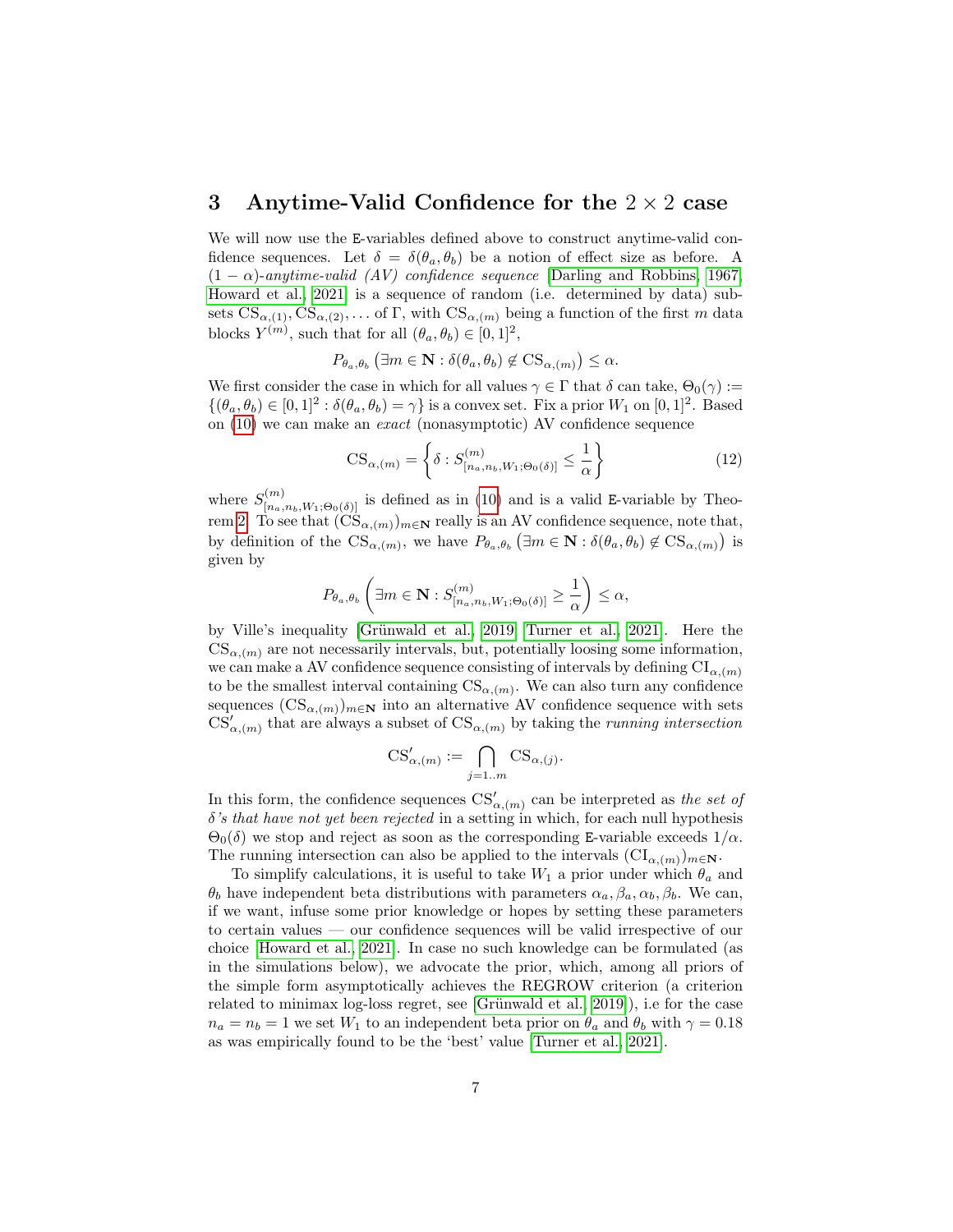Log Odds Ratio Effect Size The situation is slightly trickier if we take the log odds ratio as effect size, for  $\Theta_0(\delta)$  is then not convex. Without convexity, Theorem [2](#page-4-0) cannot be used and hence the validity of AV confidence sequences as constructed above breaks down. We can get nonasymptotic anytime-valid confidence sequences after all as follows. First, we consider a one-sided AV confidence sequence for the submodel of positive effect sizes  $\{(\theta_a, \theta_b) : \delta(\theta_a, \theta_b) \geq \}$ 0}, defining

$$
\text{CS}^+_{\alpha,(m)} = \{ \delta \ge 0 : S^{(m)}_{[n_a,n_b,W_1;\Theta_0(\leq \delta)]} \leq \alpha^{-1}, \}
$$

where we note that  $\Theta_0(\leq \delta)$  is convex (since  $\delta \geq 0$ ) and also contains  $(\theta_a, \theta_b)$ with  $\delta(\theta_a, \theta_b)$  < 0. This confidence sequence can give a lower bound on  $\delta$ . Analogously, we consider a one-sided AV confidence sequence for the submodel  $\{(\theta_a, \theta_b) : \delta(\theta_a, \theta_b) \leq 0\},$  defining

$$
CS_{\alpha,(m)}^{-} = \{\delta \leq 0 : S_{[n_a,n_b,W_1;\Theta_0(\geq \delta)]}^{(m)} \leq \alpha^{-1}\},
$$

and derive an upper bound on  $\delta$ . By Theorem [2,](#page-4-0) both sequences  $(\text{CS}^+_{\alpha,(m)})_{m=1,2,...}$ and  $(\text{CS}_{\alpha,(m)}^-)_{m=1,2,...}$  are AV confidence sequences for the submodels with  $\delta \geq 0$ and  $\delta \leq 0$  respectively. Defining  $\text{CS}_{\alpha,(m)} = \text{CS}_{\alpha,(m)}^+ \cup \text{CS}_{\alpha,(m)}^-$ , we find, for  $(\theta_a, \theta_b)$  with  $\delta(\theta_a, \theta_b) > 0$ ,

$$
P_{\theta_a,\theta_b}(\exists m \in \mathbf{N}: \delta(\theta_a,\theta_b) \notin \mathcal{CS}_{\alpha,(m)}) = P_{\theta_a,\theta_b}(\exists m \in \mathbf{N}: \delta(\theta_a,\theta_b) \notin \mathcal{CS}_{\alpha,(m)}^+\right) \le \alpha,
$$

and analogously for  $(\theta_a, \theta_b)$  with  $\delta(\theta_a, \theta_b) < 0$ . We have thus arrived at a confidence sequence that works for all  $\delta$ , positive or negative.

#### 3.1 Simulations

In this section some numerical examples of confidence sequences for the two types of effect sizes are given. All simulations were run with code available in our software package [\[Turner et al., 2022\]](#page-10-7).

Linear boundary Figure [2](#page-8-0) shows running intersections of confidence sequences with  $\delta$  as the additive effect size for simulations for various distributions and stream lengths. It appears  $CI_{\alpha,(m)}$  for the linear boundary on  $\Theta_0$  is an interval, corresponding to the 'beam' of  $(\theta_a, \theta_b) \in [0, 1]^2$  bounded by the lines  $\theta_b = \theta_a + \delta_{\rm L}$  and  $\theta_b = \theta_a + \delta_{\rm R}$  with  $\delta_{\rm L} > \delta_{\rm R}$  being values such that  $S_{[n_a,n_b,W_1;\Theta_0(\delta_1)]}^{(m)}=S_{[n_a,n_b,W_1;\Theta_0(\delta_1)]}^{(m)}=1/\alpha$ . Figure [B.1](#page-13-0) in the Appendix illustrates that the running intersection indeed improves the confidence sequence, albeit slightly.

Log odds ratio boundary If the ML estimate based on  $Y^{(m)}$  lies in the upper left corner as in Figure [3\(](#page-9-0)a), the confidence sets  $CS_{(m)}$  we get at time m have a one-sided shape such as the shaded region, or the shaded region in Figure  $3(c)$ , if the ML parameters lie in the lower right corner. Again, we can improve these confidence sequences by taking the running intersection; running intersections over time are illustrated in Figures [3\(](#page-9-0)b) and [3\(](#page-9-0)d).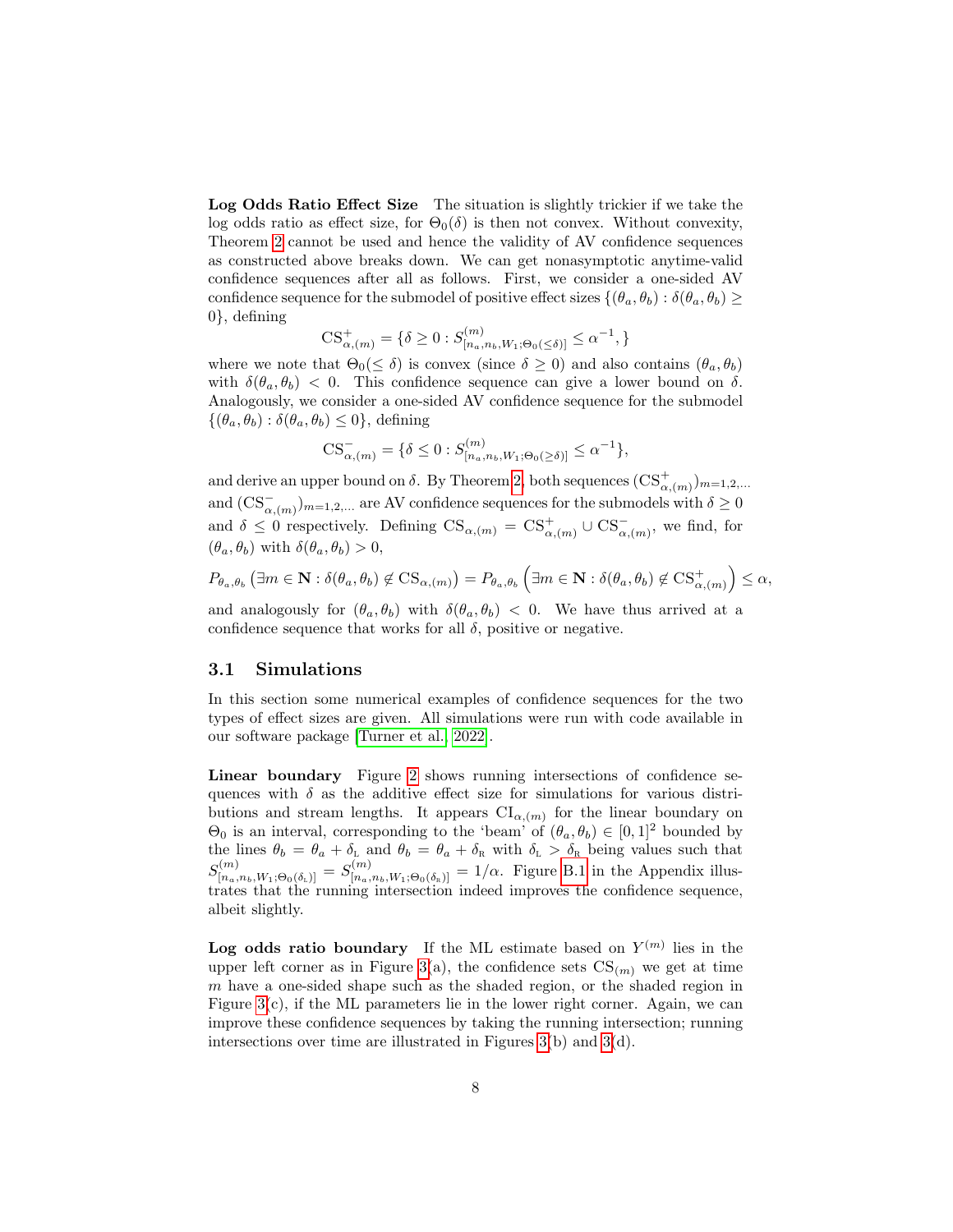<span id="page-8-0"></span>

Figure 2: Depiction of parameter space with running intersection of confidence sequence for data generated under  $P_{\theta_a,\theta_a+\delta},$  at different time points  $m$  in a data stream. The asterisks indicate the ML-estimator art that time point.  $\theta_a$  was set to 0.05. The significance threshold was set to 0.05. The design was balanced, with data block sizes  $n_a = 1$  and  $n_b = 1$ .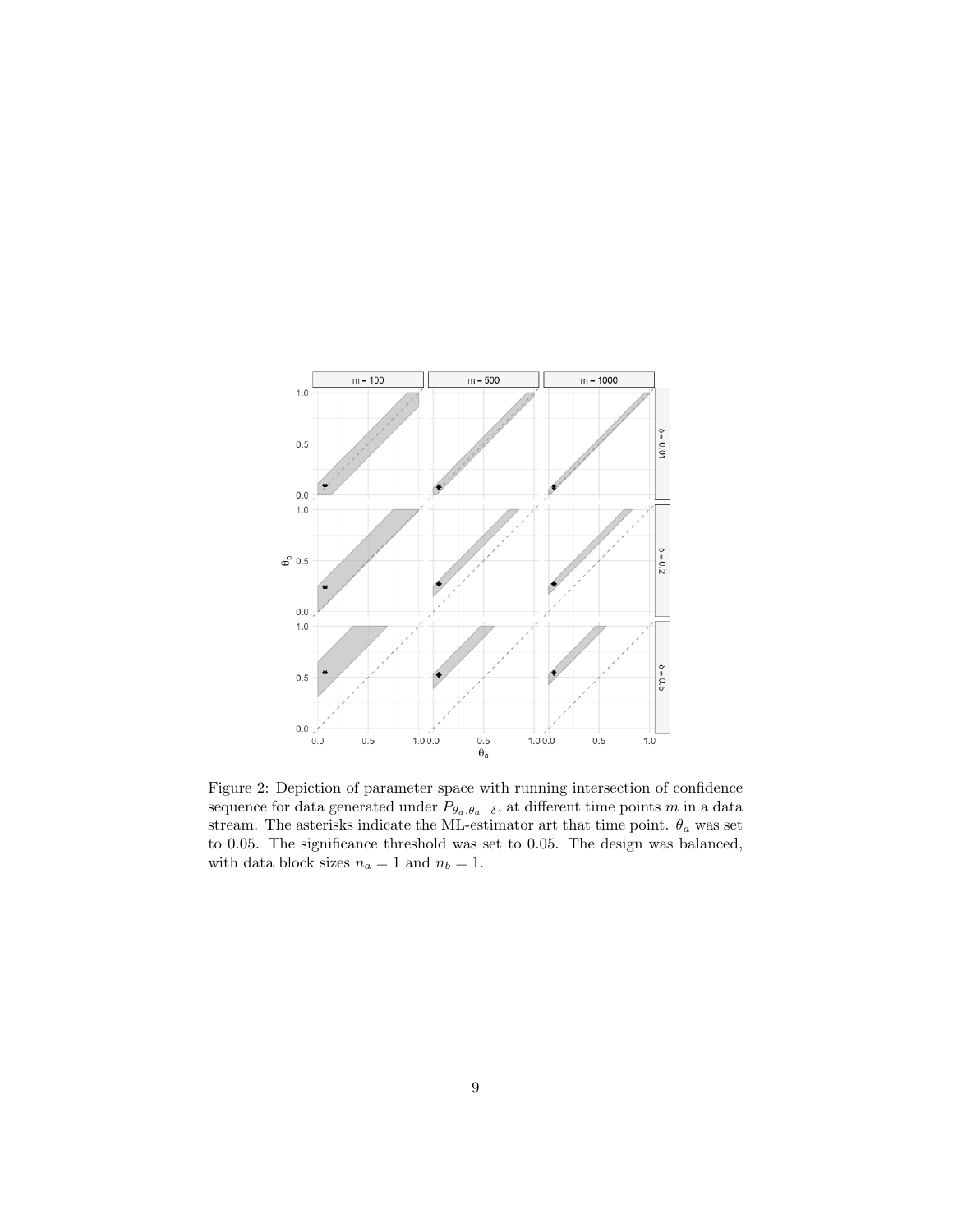<span id="page-9-0"></span>

Figure 3: One-sided confidence sequences for odds ratios. 500 data blocks were generated under  $P_{\theta_a, \theta_b}$  with  $\theta_a = 0.2$  and lOR 2.5 for figures a and b, and  $\theta_a = 0.8$  and lOR −2.5 for figures c and d. The asterisks indicate the ML estimator at  $n = 500$ . The significance threshold was set to 0.05. The design was balanced, with data block sizes  $n_a = 1$  and  $n_b = 1$ . Note that  $CS^-$  is empty for (a) and (b) and  $CS^+$  for (c) and (d) in these confidence sequences.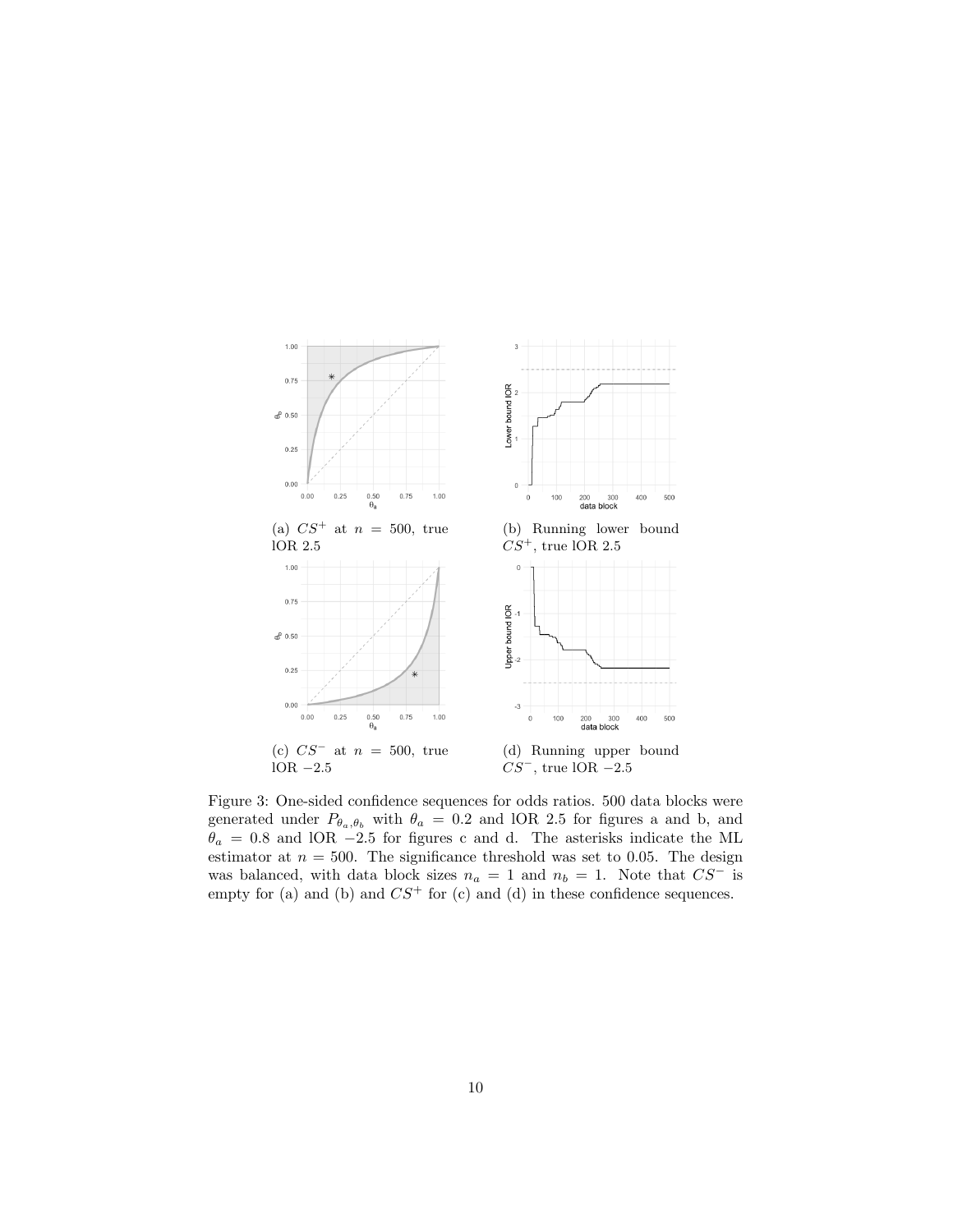### 4 Conclusion

We have shown how E-variables for data streams can be extended to general null hypotheses and non-asymptotic always-valid confidence sequences. We specifically implemented the confidence sequences for the  $2 \times 2$  contingency tables setting; the resulting confidence sequences are efficiently computed and show quick convergence in simulations. For estimating absolute differences between proportions in two groups, to our knowledge, such exact confidence sequences did not yet exist. For the log odds ratio we could also have used the sequential probability ratio (SPR) in Wald's SPR test [\[Wald, 1945\]](#page-11-2) test, which can be re-interpreted as a (product of) E-variables [Grünwald et al., 2019]. However, the SPR does not satisfy the GRO property making it sub-optimal (see also [\[Adams, 2020\]](#page-10-8)); moreover, as should be clear from the development, our method for constructing confidence sequences can be implemented for any effect size notion with convex rejection sets  $\Theta_0(\leq \delta)$  and  $\Theta_0(\geq \delta)$ , not just the log odds ratio. A main goal for future work is to use Theorem [2](#page-4-0) to provide such sequences for sequential two-sample settings that go beyond the  $2 \times 2$  table.

### References

- <span id="page-10-8"></span>Reuben Adams. Safe hypothesis tests for 2 x 2 contingency table. Master's thesis, Delft Technical University, 2020.
- <span id="page-10-2"></span>D.A. Darling and H. Robbins. Confidence sequences for mean, variance, and median. Proceedings of the National Academy of Sciences of the United States of America, 58(1):66, 1967.
- <span id="page-10-0"></span>Peter Grünwald, Rianne de Heide, and Wouter Koolen. Safe testing. arXiv preprint arXiv:1906.07801, 2019.
- <span id="page-10-5"></span>Alexander Henzi and Johanna F. Ziegel. Valid sequential inference on probability forecast performance, 2021.
- <span id="page-10-3"></span>Steven R Howard, Aaditya Ramdas, Jon McAuliffe, and Jasjeet Sekhon. Uniform, nonparametric, non-asymptotic confidence sequences. Annals of Statistics, 2021.
- <span id="page-10-6"></span>J.Q. Li. Estimation of Mixture Models. PhD thesis, Yale University, New Haven, CT, 1999.
- <span id="page-10-4"></span>Glenn Shafer. The language of betting as a strategy for statistical and scientific communication. Journal of the Royal Statistical Society, Series A, 2021.
- <span id="page-10-1"></span>Rosanne Turner, Alexander Ly, and Peter Grünwald. Safe tests and always-valid confidence intervals for contingency tables and beyond, 2021.
- <span id="page-10-7"></span>Rosanne Turner, Alexander Ly, Muriel F Pérez-Ortiz, Judith ter Schure, and Peter Grünwald. safestats: Safe Anytime-Valid Inference, 2022. R package version 0.8.6.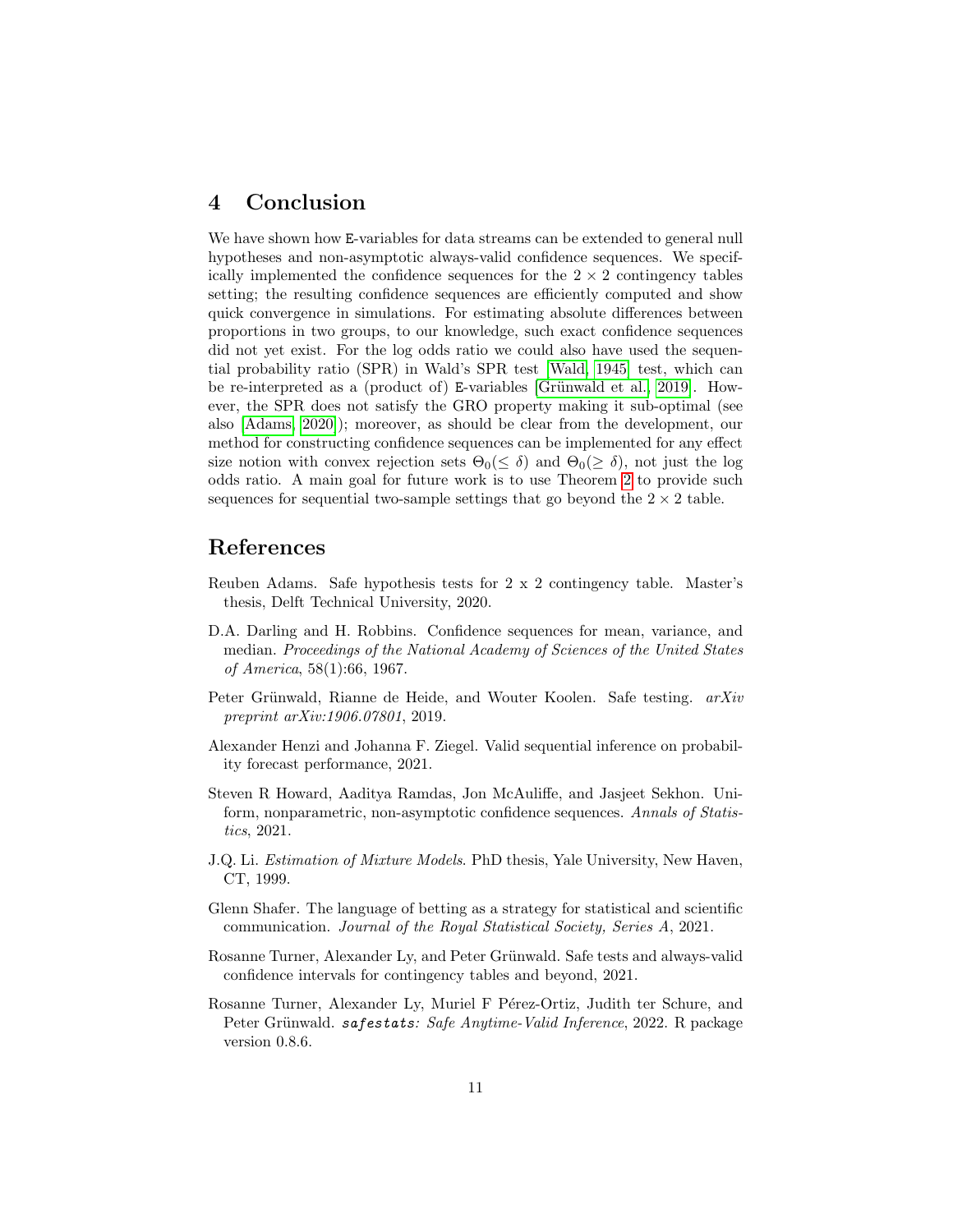- <span id="page-11-0"></span>Vladimir Vovk and Ruodu Wang. E-values: Calibration, combination, and applications. Annals of Statistics, 2021.
- <span id="page-11-2"></span>Abraham Wald. Sequential tests of statistical hypotheses. The annals of mathematical statistics, 16(2):117–186, 1945.

### <span id="page-11-1"></span>A Proofs

**Proof of Theorem [1](#page-3-0)** Part 1 The real idea behind the proof is the formulation of the modified testing problem in which only a single outcome per block is observed. This we already did in the main text. Linking the two is simply the last, very simple step, with analogies to the proof of Part 1 of Theorem 1 in [Turner et al. \[2021\]](#page-10-1).

Let  $n_a, n_b \in \mathbb{N}, n := n_a + n_b$  and let  $u, v \in \mathbb{R}^+$ . Suppose that  $n_a u + n_b v \leq n$ . Then  $u^{n_a}v^{n_b} \leq 1$ , which follows immediately from applying Young's inequality to  $u^{n_a/n}, v^{n_b/n}$  but can also be derived directly by writing v as function of u and differentiating  $\log(u^{n_a}v^{n_b})$  to u.

Further, by independence, for  $(\theta_a, \theta_b) \in \Theta_0$ ,

$$
\begin{aligned} &\mathbf{E}_{Y_a^{n_a}\sim P_{\theta_a},Y_b^{n_b}\sim P_{\theta_b}}\left[s'(Y_a^{n_a},Y_b^{n_b})\right]= \\&\mathbf{E}_{Y_a^{n_a}\sim P_{\theta_a}}\left[\frac{p_{\theta_a^*}(Y_a^{n_a})}{p^\circ(Y_a^{n_a}|a)}\right]\cdot\mathbf{E}_{Y_b^{n_b}\sim P_{\theta_b}}\left[\frac{p_{\theta_b^*}(Y_b^{n_b})}{p^\circ(Y_b^{n_b}|b)}\right]= \\&\left(\mathbf{E}_{Y\sim P_{\theta_a}}\left[\frac{p_{\theta_a^*}(Y)}{p^\circ(Y|a)}\right]\right)^{n_a}\cdot\left(\mathbf{E}_{Y\sim P_{\theta_b}}\left[\frac{p_{\theta_b^*}(Y)}{p^\circ(Y|b)}\right]\right)^{n_b}= \\&\left(\mathbf{E}_{Y\sim P'_\theta|a}\left[\frac{p'_{\theta^*}(Y|a)}{p^\circ(Y|a)}\right]\right)^{n_a}\cdot\left(\mathbf{E}_{Y\sim P'_{\theta|b}}\left[\frac{p'_{\theta^*}(Y|b)}{p^\circ(Y|b)}\right]\right)^{n_b} \end{aligned}
$$

Combining the two facts stated above, [\(6\)](#page-3-1) implies that the latter quantity is bounded by 1.

.

Part 2 The result is an immediate consequence of Proposition 3, Part 2 in [Turner et al. \[2021\]](#page-10-1).

**Proof of Theorem [2](#page-4-0)** We set  $KL'(\theta_a, \theta_b) := D(P'_{\theta_a^*, \theta_b^*} || P'_{\theta_a, \theta_b})$  where D is the KL divergence as in [\(5\)](#page-2-2), i.e. for the modified setting in which  $P'_{\theta_a,\theta_b}$  is a distribution on a single outcome, as discussed before Theorem [1.](#page-3-0) For the  $2 \times 2$ model this KL divergence can be written explicitly as

$$
D(P'_{\theta_a^*, \theta_b^*} || P'_{\theta_a, \theta_b}) =
$$
  

$$
\frac{n_a}{n} \sum_{y_a \in \{0, 1\}} p_{\theta_a^*}(y_a) \log \frac{p_{\theta_a^*}(y_a)}{p_{\theta_a}(y_a)} + \frac{n_b}{n} \sum y_b \in \{0, 1\} p_{\theta_b^*}(y_b) \log \frac{p_{\theta_b^*}(y_b)}{p_{\theta_b}(y_b)} \quad (13)
$$

From [\(8\)](#page-3-3) we now see that  $nKL'(\theta_a, \theta_b) = KL(\theta_a, \theta_b)$ . We will prove the theorem with KL replaced by KL' and  $\mathcal{H}_0$  by  $\mathcal{H}'_0$ ; since the two KL's agree up to a constant factor of n, all results transfer to the KL mentioned in the theorem statement.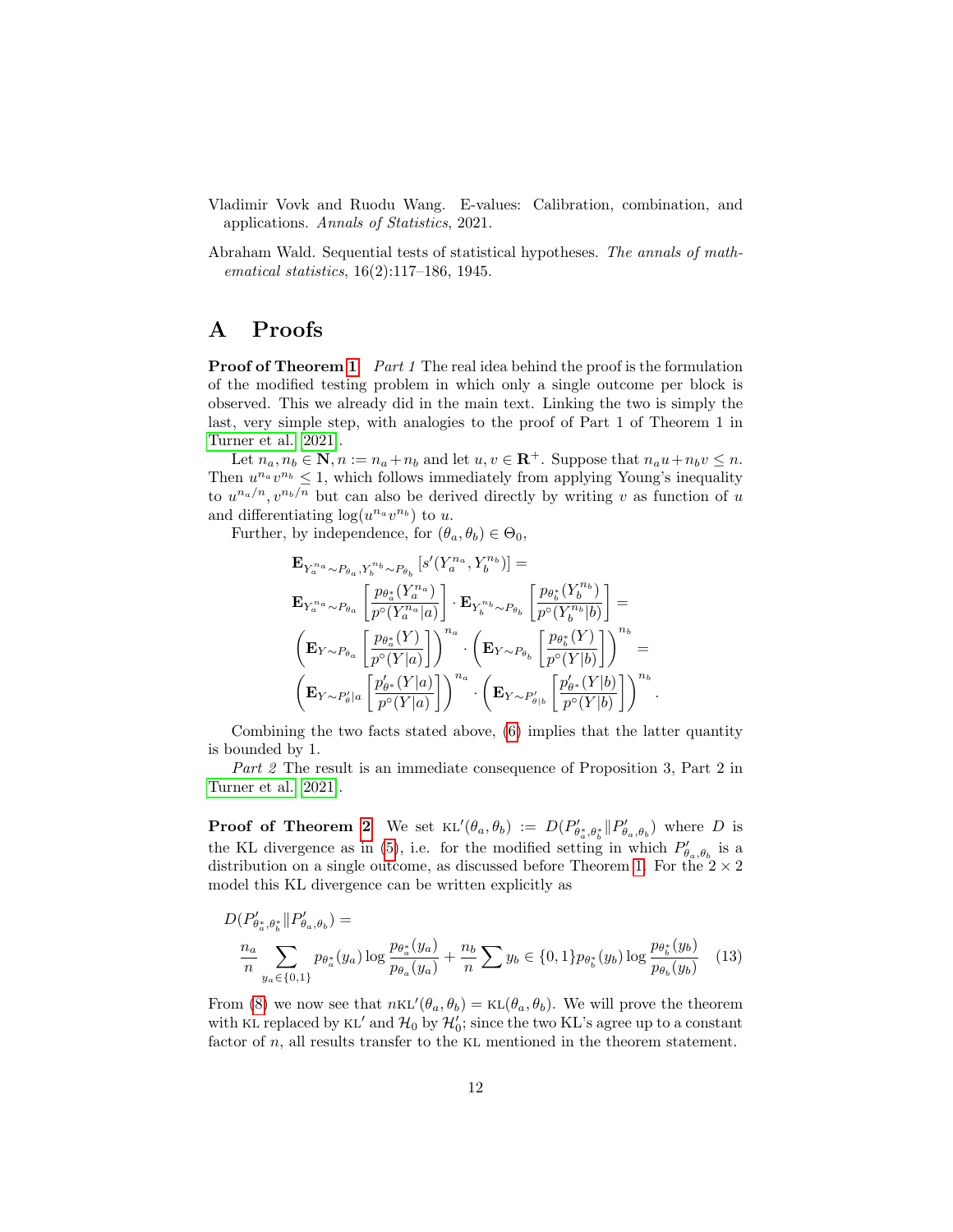Since  $\Theta_0$  is compact in the Euclidean topology and all distributions in  $\mathcal{H}'_0$ can be represented as 2-dimensional vectors, i.e. they have common and finite support, we must have that  $\mathcal{H}_0$  is compact in the weak topology so we can apply Posner's theorem as in the proof of Proposition 3, Part 2, in [Turner et al.](#page-10-1) [\[2021\]](#page-10-1) to give us that the minimum KL divergence  $\min \kappa L'(\theta_a, \theta_b)$  is achieved by some  $(\theta_a^{\circ}, \theta_b^{\circ})$ . Since KL divergence is strictly convex in its second argument and  $\mathcal{H}'_0$  is convex (this is the place where we need to use KL' rather than KL:  $\mathcal{H}_0$  may not be convex!), the minimum must be achieved uniquely. Since KL divergence  $\text{KL}'(\theta_a, \theta_b)$  is nonnegative and 0 only if  $(\theta_a, \theta_b) = (\theta_a^*, \theta_b^*)$ , it follows that  $(\theta_a^{\circ}, \theta_b^{\circ}) = (\theta_a^*, \theta_b^*)$  if min  $KL(\theta_a, \theta_b) = 0$ . Otherwise, since we assume  $(\theta_a^*, \theta_b^*)$ to be in the interior of  $[0,1]^2$ ,  $KL(\theta_a, \theta_b) = \infty$  iff  $(\theta_a, \theta_b)$  lies on the boundary of [0, 1]<sup>2</sup>. Thus,  $(\theta_a^{\circ}, \theta_b^{\circ})$  must lie in the interior of  $[0, 1]^2$  as well.  $(\theta_a^{\circ}, \theta_b^{\circ})$  cannot lie in the interior of  $\Theta_0$  though: for any point  $(\theta_a, \theta_b)$  in the interior of  $\Theta_0$  we can draw a line segment between this point and  $(\theta_a^*, \theta_b^*)$ . Differentiation along that line gives that  $KL'(\theta_a, \theta_b)$  monotonically decreases as we move towards  $(\theta_a^*, \theta_b^*),$ so the minimum within the closed set  $\Theta_0$  must lie on its boundary.

It remains to show that [\(9\)](#page-4-2) is the  $(\theta_a^*, \theta_b^*)$ -GRO E-variable relative to  $\mathcal{H}_0$ . To see this, note that, by convexity of  $\mathcal{H}'_0$ , from Proposition 3, Part 2 in [Turner](#page-10-1) et al.  $[2021]$ , the  $p^{\circ}$  appearing in [\(7\)](#page-3-2) (which is the reverse information projection of  $P'_{\theta^*_a, \theta^*_b}$  onto  $\mathcal{H}'_0 = \overline{\mathcal{H}}'_0$  is equal to  $p_{\theta^o}$ . The result then follows by Theorem [1.](#page-3-0)